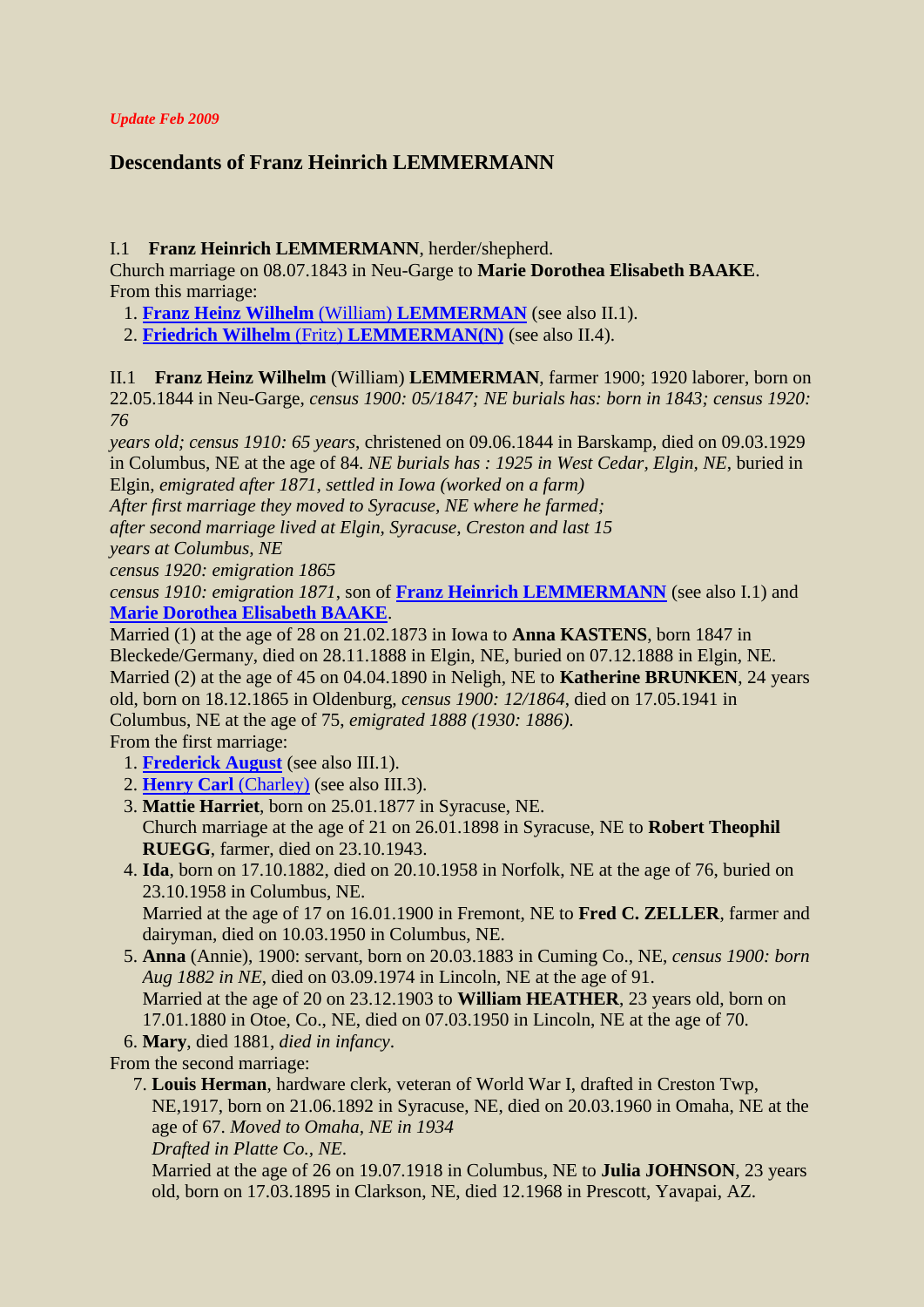- 8. **[Edward Herman](#page-5-0)** (see also III.14).
- 9. **Ella A.** Graduated Creston High School in Platte Co., NE 1913.She and husband both Methodist ministers. Born on 16.03.1896 in Syracuse, NE. Married at the age of 17 on 22.12.1913 in Stuart, NE to **Clarence Vivian POWELL**, Methodist minister, died on 16.12.1958.
- 10. **Hannah E.** 1920 saleswoman; 1930 servant in private family, born on 17.09.1898 in Otoe Co., NE, died 1958, buried in Columbus, NE, *was a Methodist*. Married 09.1938 in Columbus, NE to **Herman REESE**.
- 11. **Elmer**, laborer 1920 (home); 1930: storekeeper/railroad shop, born on 16.05.1901 in NE, died on 12.03.1998 in Los Angeles/CA at the age of 96.

<span id="page-1-0"></span>II.4 **Friedrich Wilhelm** (Fritz) **LEMMERMAN(N)**, "Haeusling" (i.e. farmer with no land of his own)in Germany; 1910 gardener/day work, born on 24.04.1846 in Neu-Garge/parish of Barskamp, christened on 27.05.1846 in Barskamp, died on 11.01.1921 in Neligh, NE at the age of 74. *On the "Wieland" Hmb-NY 6.6.1885(arrival) with wife Marie,36,Marie,9, Doris, 8, Frieda,6M,and Fritz,12, and Otto,4. Departure May 24, 1885: Fritz (from Dellien/Hannover)35, Marie, 36; Doris, 8; Otto, 7, Frida,6 months*

*1886 West Point, NE, they homestead west of Elgin ,NE. 1891 move to a farm 2 miles north and one-half west of Neligh, NE. Retires to Neligh raising flowers, vegetables and doing handy work for other people. August 20, 1885 declaration of allegiance to the USA Jan 25, 1892 citizen.*



From the internet: *Name: Friedrich Wilhelm LEMMERMAN Given Name: Friedrich Wilhelm Surname: Lemmerman Sex: M Birth: 24 Apr 1846 in New Gorg, Hamburg, Luneburg, Hanover, Prussia, Germany 1 Death: 11 Jan 1927 in Neligh, Antelope County, Nebraska 1 Burial: Laurel Hill Cemetary, Neligh, Nebraska 1 Event: Second Hanoversche Infantry, regiment no. 77 Unknown from 1867 to 1881 1 Emigration: 1885 Germany to the United States 1 Event: Move Unknown 1891 two miles North of Neligh, Antelope County, Nebraska 1 NATU: 24 Jan 1892 Antelope County, Nebraska 1 Change Date: 16 Feb 2004 Note:*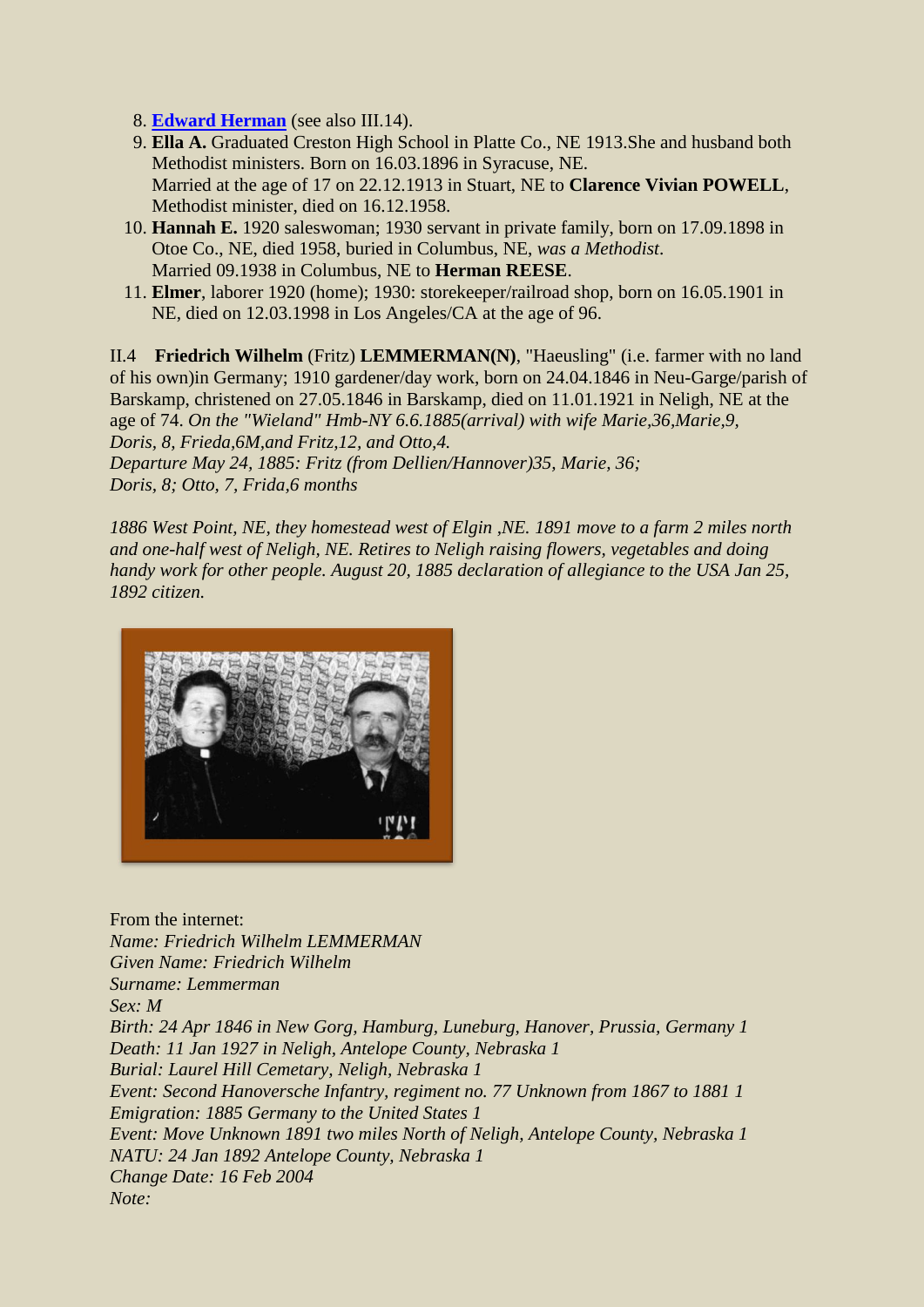*Nickname: Fritz*

*Also Known As:<\_AKA> Fritz*

*From History of Antelope County 1868-1985:*

*(by DaNolda Lemmerman)*

*Friedrich Wilhelm Lemmerman, commonly called Fritz, was born April 24, 1846, at New Gorg, a section of Hamburg, district of Luneburg, in the Prussian Province of Hanover, now a part of the State of Lower Saxony, Germany.*

*At the age of 21, Fritz entered the army as an alternate and recruit. His military service record lists his occupation as a farm hand, his religion Protestant. He was assigned to the 4th Company of the Second Hanoversche Infantry, regiment No. 77. On September 14, 1868, he was granted a sick leave and was to be transferred to the Reserves on October 1, 1860. However, on May 3, 1870, he was reassigned to active duty with Regiment No. 77 Second Hanover Infantry: ?For the mobilization and the war against France? (The Franco-Prussian War). During this was, Fritz participated in battles at Saarbruecken on August 6, 1870; at Metz on August 14, 1870; at Gravolette on August 18, 1870; at St. Thiebalt on August 28, 1870; and at Niorville on August 31, and September 1, 1870. Thereafter, he fought in the besieges of Metz, Thionville, Montmedi, Meziers, Rocroi, and the Battle of Marrac on January 14, 1871 and Sombacouch on January 28, 1871. During one of these battles, Fritz single handedly captured a bridge, enabling the Germans to control a very important road. For this act, he was awarded the Iron Cross, a military decoration, established by King Frederich William III of Prussia in 1813, to honor outstanding bravery in service. He was buried with this decoration.*

*The war was ended with the signing of the Treaty of Frankfort on May 10, 1871. But this did not end Fritzs military service. It was to last another ten years.*

*On November 22, 1871, he married Maria Magdelina Dorothy Wall, commonly called Mary. Mary was born on November 19, 1849, in Germany. They resided in Dellien and it was there that three of their children were born. Fred, on December 9, 1872; Edith on October 24, 1873; and Mary on September 27, 1874. Their fourth child, Dora, was born on March 7, 1876 and a son, Otto, was born on April 4, 1880, a sixth child, Frida, died in infancy. Fritz was discharged, with honors, from the military service, after 14 years, on 11-8-1881. Fritz had a brother, William, who had emigrated to the United States in 1871 to escape militarism. Having family in the US was, no doubt, one of the reasons that helped Fritz reach the same decision. His passport was issued on May 20, 1885. He was listed as No. 11 on the register and named as ?Worksman Fritz Wilhelm Lemmerman, from Dellien, who in the escort of his wife and five children will travel to Nebraska, where their son, Frank, was born on June 6, 1887.*

*In 1891 the family moved to a farm two miles north and one-half west of Neligh, just east of*  what was later known as Britney School. Their eighth child, Henry, was born on this farm on *January 14, 1892. After this house was destroyed by fire, Fritz moved his family to Neligh and for two years continued to farm the land. He then sold the farm and semi-retired in Neligh raising flowers and vegetables and doing general handi-work for other people.*

*On August 20, 1885, Fritz made his declaration of allegiance to the United States before H. E. Kryger, Clerk of the District Court, Antelope County, Nebraska, and on January 24, 1892, he became a citizen of the United States.*

*Fritz? wife, Mary, died on December 27, 1901, and is buried in Laurel Hill Cemetery in Neligh. In January 1906, he married Ellen Sutor, but they were later divorced. On December 13, 1909, at Madison, Nebraska, Fritz married Katherine Hoesly Fischer, who was born on December 9, 1893, in Switzerland. She had five children: Jacob, Albin, Edward (at one time Sheriff of Madison County, Wisconsin), and Henry (all deceased as of this date) and Henrietta, now Mrs. Einar Kloppedal of Madison, Wisconsin.*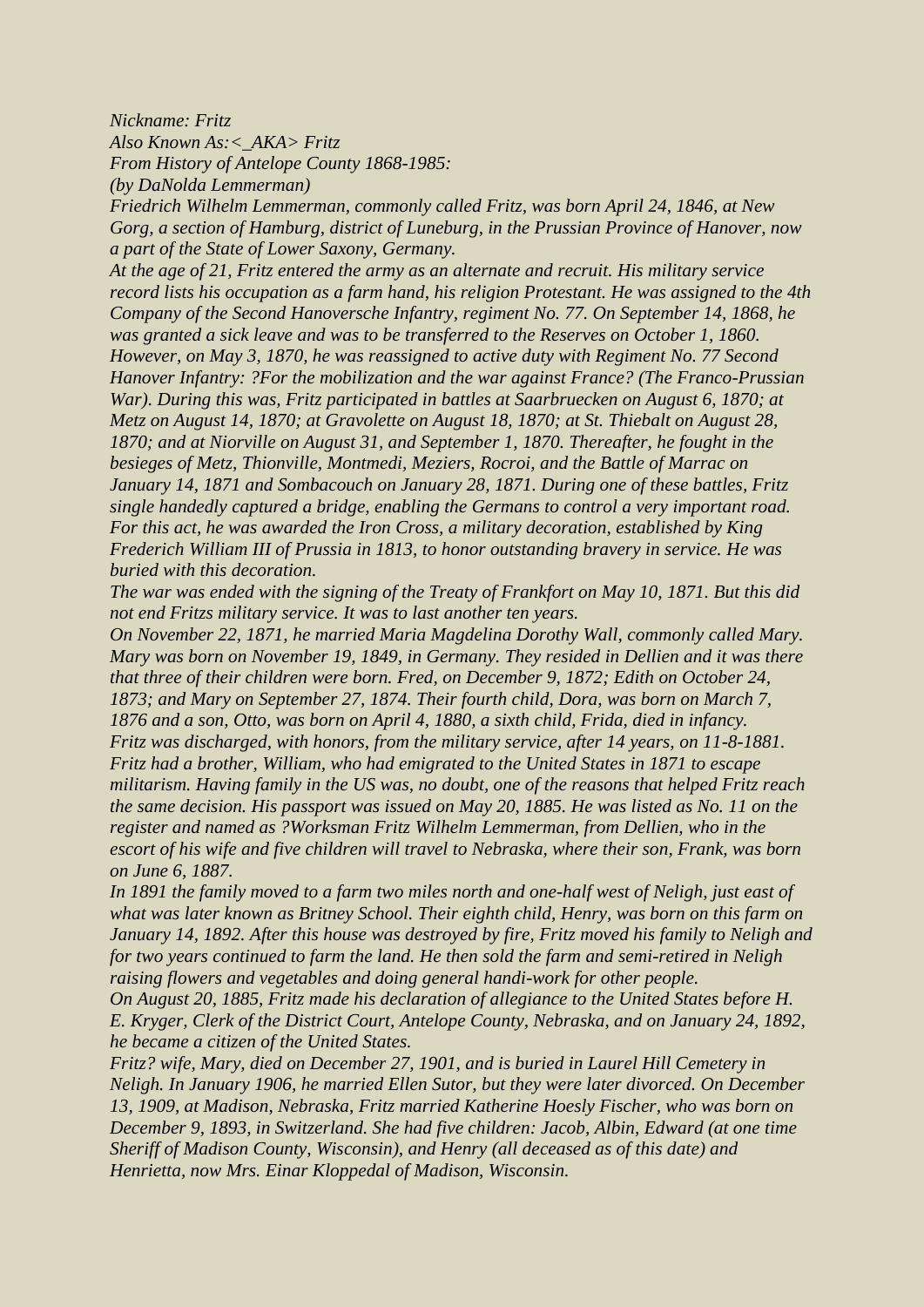*Marriage 1 Maria Magdelina Dorothy WALL b: 19 Nov 1849 in Germany Married: 22 Nov 1871 1 Note: \_UID85743680E47E67438BC4179EC1739D27B71D Children Fred LEMMERMAN b: 9 Dec 1872 in Dellien, Germany Edith LEMMERMAN b: 24 Oct 1873 in Dellien, Germany Mary LEMMERMAN b: 27 Sep 1874 in Dellien, Germany Dora LEMMERMAN b: 7 Mar 1876 Otto LEMMERMAN b: 4 Apr 1880 Frida LEMMERMAN Frank LEMMERMAN b: 6 Jun 1887 Henry LEMMERMAN b: 14 Jan 1892 in Neligh, Antelope County, Nebraska*

*Marriage 2 Katherine Hoesly FISCHER b: in Switzerland Married: Dec 1909 1* 

*Marriage 3 Ellen SUTOR Married: Jan 1906 1* 

*Sources: Title: Book: Antelope County History 1868-1985* 

Son of **[Franz Heinrich LEMMERMANN](#page-0-1)** (see also I.1) and **[Marie Dorothea Elisabeth](#page-0-2)  [BAAKE](#page-0-2)**.

<span id="page-3-0"></span>Married (1) at the age of 26 on 22.11.1872 in Deutschland, church marriage on 03.11.1872 in Barskamp near Bleckede (Lower Saxony) to **Maria Magdalena Dorothea WALL**, 23 years old, born on 19.11.1849 in Germany, died on 27.12.1901 in Neligh at the age of 52. Married (2) at the age of 58 on 09.02.1905, divorced circa 1908 from **Ellen STOLP**, born 1853 in PA, *parents from Germany*.

Married (3) at the age of 63 on 13.12.1909 in Madison, NE to **Katherine HOSELY (WIDOW FISCHER)**.

From the first marriage: 1. **Frederick John** (Fred) **[LEMMERMANN](#page-5-1)** (see also III.21).

 2. **Edith LEMMERMAN**, born on 24.10.1873 in Dellien, died on 17.12.1956 in St.Joseph, MO at the age of 83.

Married (1) circa 1905 to **Elza Edward** (Ed) **DEAN**, farmer, born on 12.11.1876 in Illinois.

Married (2) 1919 to **Austin P.** (Jake) **MCDONNELL**, died on 12.04.1957 in St. Joseph, MO.

 3. **Maria Wilhelmina Dorothea Elizabeth LEMMERMAN**, born on 27.09.1874 in Dellien, died 1946 in Nampa.

Married at the age of 22 on 22.12.1896 in Neligh, Antelope Co., NE to **Frances Stephan HALL**, died 1959 in Nampa.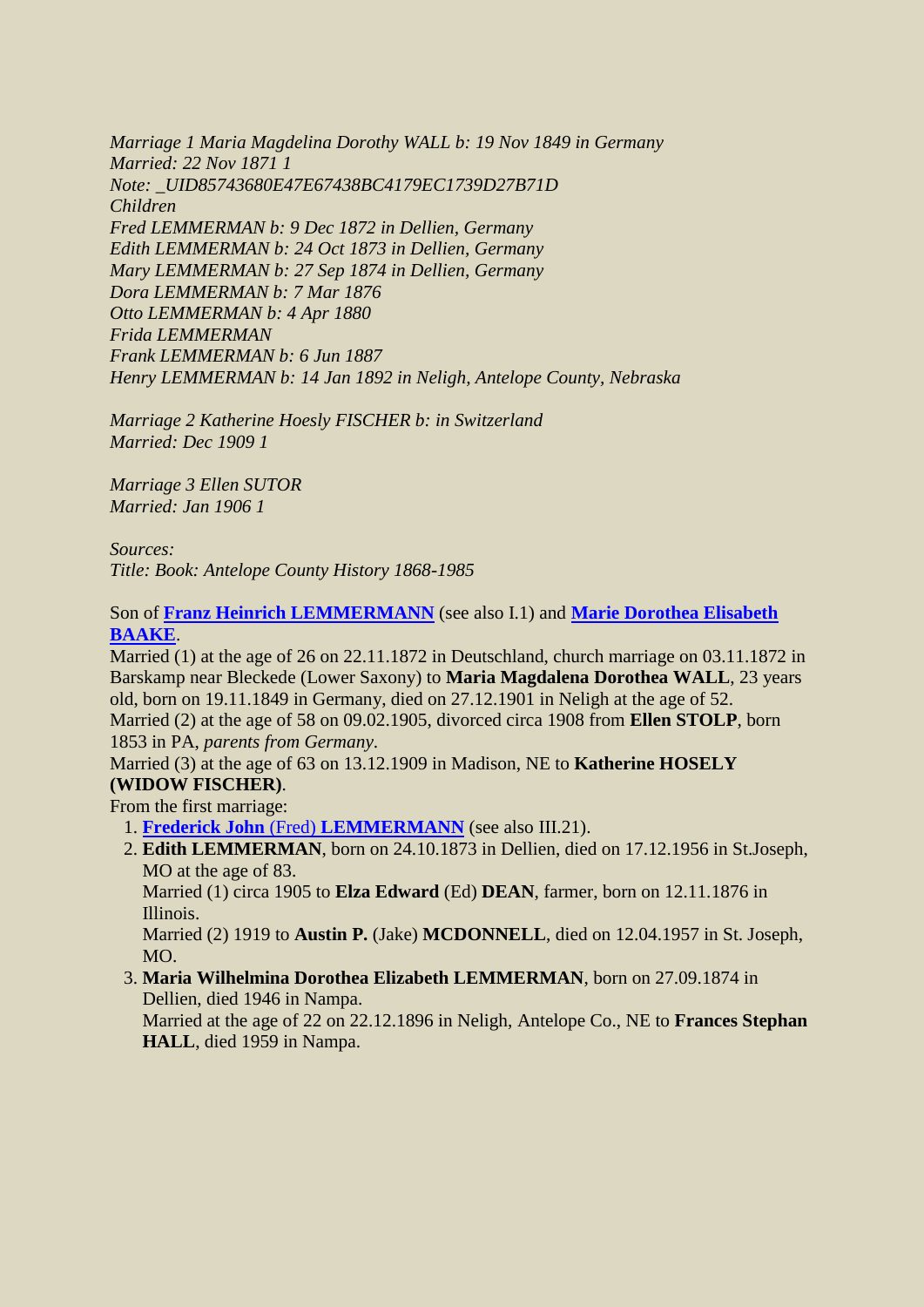

 **Hall oo Lemmerman** 

- 4. **Dorothea Magdalena** (Dora) **LEMMERMANN**, born on 07.03.1876 in Hamburg, died on 16.07.1955 in Silver Springs, MD at the age of 79, buried in Loveland, CO. Married at the age of 24 on 31.12.1900 to **Erastus Spaulding BRETZ**, 34 years old, born on 06.10.1866 in West Morland Co., PA, died on 12.05.1935 in Loveland, CO at the age of 68.
- 5. **[Otto LEMMERMAN](#page-5-2)** (see also III.31).
- 6. **Frieda LEMMERMAN**, born 1885 in Mecklenburg.
- 7. **Franz Ferdinand Friedrich** (Frank) **LEMMERMAN** (Frank), maintenance man for Union Wire, born on 06.06.1888 in Antelope Co., Nebraska, christened on 06.09.1888, died on 01.08.1965 in V.A.Hospital Buena Park, CA at the age of 77, buried on 06.08.1965 in Kansas City, MO. *In 1918 moved to Kansas City, MO*. Married at the age of 32 on 26.08.1920 to **Emily Grace LEAT (WITWE)**.
- 8. **[Henry LEMMERMAN](#page-6-0)** (see also III.36).
- 9. **Grace LEMMERMAN**, born vor 1894 in Neligh, Antelope Co.,Nebraska.

<span id="page-4-0"></span>III.1 **Frederick August LEMMERMAN**, farmer in Creston, NE, born on 18.11.1873 in Syracuse, NE, died on 17.10.1951 in Hillsboro, Oregon at the age of 77, son of **[Franz Heinz](#page-0-0)  Wilhelm** (William) **[LEMMERMAN](#page-0-0)** (see also II.1) and **[Anna KASTENS](#page-0-3)**.

Married at the age of 27 on 14.02.1901 to **Nora FRENCH**, 19 years old, born on 24.09.1881 in NE, *parents from Illinois*, died on 12.12.1962 in Multnomah, Oregon at the age of 81. *Sister of Henry Carl Lemmermans wife*. From this marriage:

- <span id="page-4-2"></span>1. **[Norma](#page-6-1)** (see also IV.2).
- <span id="page-4-3"></span>2. **Gus Pheares**.

<span id="page-4-1"></span>III.3 **Henry Carl** (Charley) **LEMMERMAN**, farmer 1910; hatchery chicken (1930), born on 26.02.1875 in Syracuse, NE, died on 22.01.1961 in Palmer, NE at the age of 85, son of **[Franz Heinz Wilhelm](#page-0-0)** (William) **LEMMERMAN** (see also II.1) and **[Anna KASTENS](#page-0-3)**. Married at the age of 25 on 01.03.1900 in Otoe Co., NE to **Della Rebecka FRENCH**, 16 years old, born on 28.03.1883, *census 1900: May 1883; parents from IL*, died 12.1975,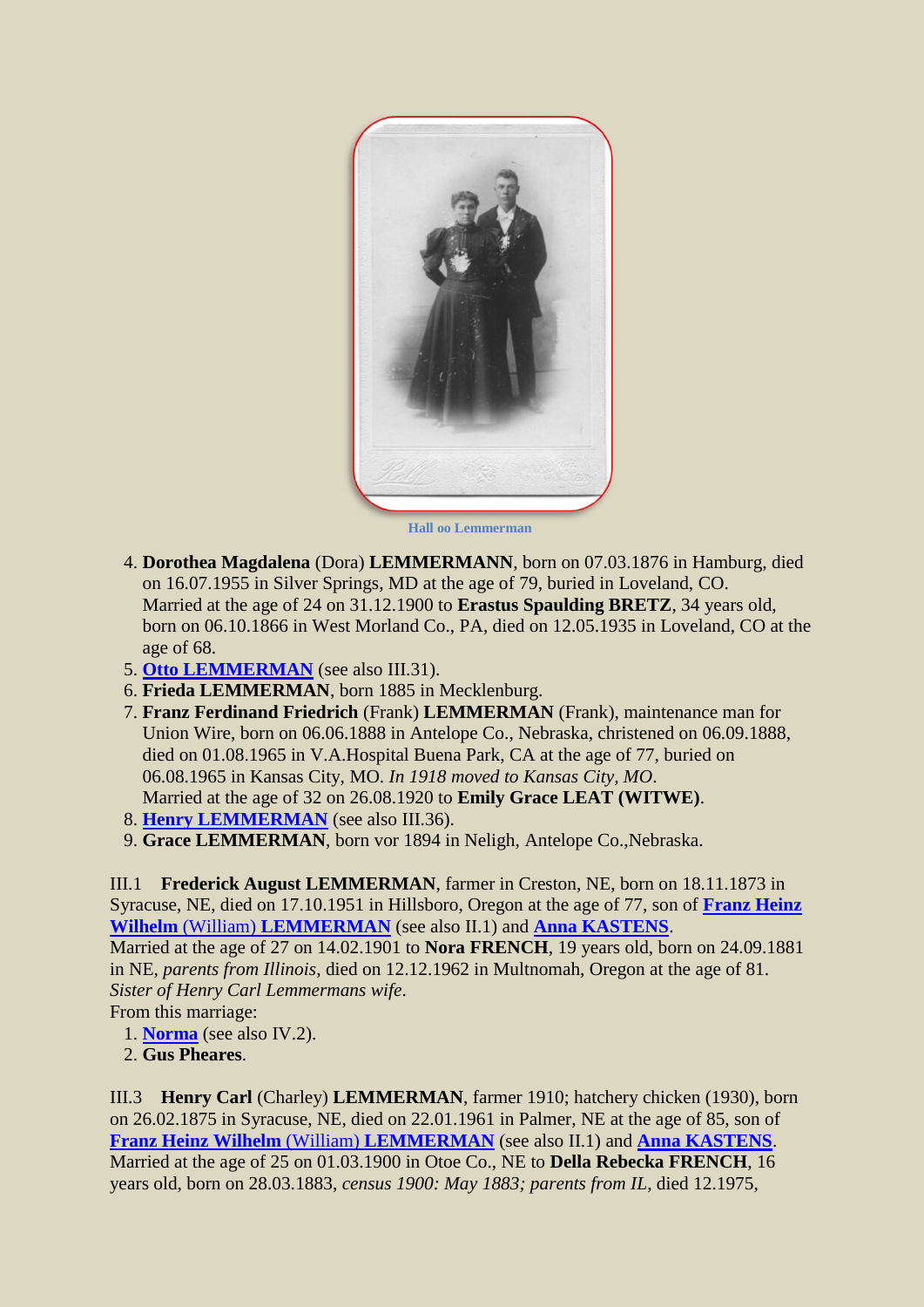*parents from Ill*.

From this marriage:

1. **[Walter William](#page-6-2)** (see also IV.4).

<span id="page-5-0"></span>III.14 **Edward Herman LEMMERMAN**, clerk, grocery store (1920); soda clerk (1917), born on 18.09.1895 in Otoe Co.,NE, died on 23.02.1974 in Los Angeles, CA at the age of 78. *Drafted 1917 in Columbus/Nebr.* Son of **[Franz Heinz Wilhelm](#page-0-0)** (William) **LEMMERMAN** (see also II.1) and **[Katherine BRUNKEN](#page-0-4)**.

Married at the age of 20 on 18.11.1915 to **Linnie F. MICHENER**, 21 years old, born on 04.03.1894 in Polk Co, NE, died on 25.02.1983 in Los Angeles, CA at the age of 88, daughter of **Nn MICHENER** and **Nn FULLER**.

From this marriage:

- <span id="page-5-3"></span>1. **[Edward Henry](#page-6-3)** (see also IV.6).
- 2. **[George William](#page-7-0)** (see also IV.8).
- 3. **[Milton David](#page-7-1)** (see also IV.10).
- 4. **[Robert Dean](#page-7-2)** (see also IV.12).

<span id="page-5-1"></span>III.21 **Frederick John** (Fred) **LEMMERMANN**, farmer, born on 09.12.1872 in Dellien, Germany, died on 14.12.1939 in Neligh, Antelope Co.,Nebraska at the age of 67, buried in Neligh. *First 4 years after marriage to Lulu resided on a farm near Neligh. In 1903 moved to Page, NE, on a farm, until 1920. Then moved back to Neligh*

### *Emigrated 1886 (census 1900)*

*Emigrated 1884 (census 1930)*, son of **Friedrich Wilhelm** (Fritz) **[LEMMERMAN\(N\)](#page-1-0)** (see also II.4) and **[Maria Magdalena Dorothea WALL](#page-3-0)**.

Married (1) at the age of 26 on 20.02.1899 in Neligh NE to **Lulu Mae SUTER**, 19 years old, born on 11.11.1879 in Neligh, NE, died on 22.01.1921 in Neligh, NE at the age of 41. Married (2) at the age of 59 on 04.09.1932 in Neligh, NE to **Clara Myrtle BRITELL**. From the first marriage:

- <span id="page-5-4"></span> 1. **Goldie Mae**, born on 17.11.1899 in Neligh,NE. Married at the age of 20 on 21.01.1920 in Page, NE to **Edgar STAUFER**, 24 years old, born on 05.01.1896 in Wisner, NE.
- 2. **Mabel Viola**, teacher, born on 07.08.1901 in Neligh, NE. Married at the age of 18 on 20.12.1919 in Ewing, NE to **Spencer G. MILLER**, 23 years old, born on 02.07.1896 in Sanborn, Iowa, died on 13.08.1962 at the age of 66.
- 3. **[Lloyd Merwin LEMMERMAN](#page-7-3)** (see also IV.18).

<span id="page-5-2"></span>III.31 **Otto LEMMERMAN**, farmhand, lumberman, janitor, born on 04.04.1882 in Dellien, Germany, *according to census 1920 born in 1883, to that of 1930 born in 1882*, died on 27.09.1937 in Neligh, Antelope Co., Nebraska at the age of 55, son of **[Friedrich Wilhelm](#page-1-0)** (Fritz) **[LEMMERMAN\(N\)](#page-1-0)** (see also II.4) and **[Maria Magdalena Dorothea WALL](#page-3-0)**. Married at the age of 23 on 26.03.1906 in Inman, NE to **Flora May CLYDE**, 15 years old, 1930 laundress at home, born on 14.04.1890 in NE, *parents from NE and IL*, died on 16.10.1964 at the age of 74.

From this marriage:

<span id="page-5-5"></span> 1. **Leo Virgil** (Lee), baker, studied: teacher; Dr of chemistry, born on 10.12.1906 in Neligh, NE, died on 15.11.1967 in West Palm Beach, Florida at the age of 60. Married (1) at the age of 47 on 31.07.1954 to **Dorothy M. ANDERSON**, 34 years old, born on 07.09.1919.

Divorced (2) 1953 from **Naoma SCHWINCK**, manager of the Credit Union at the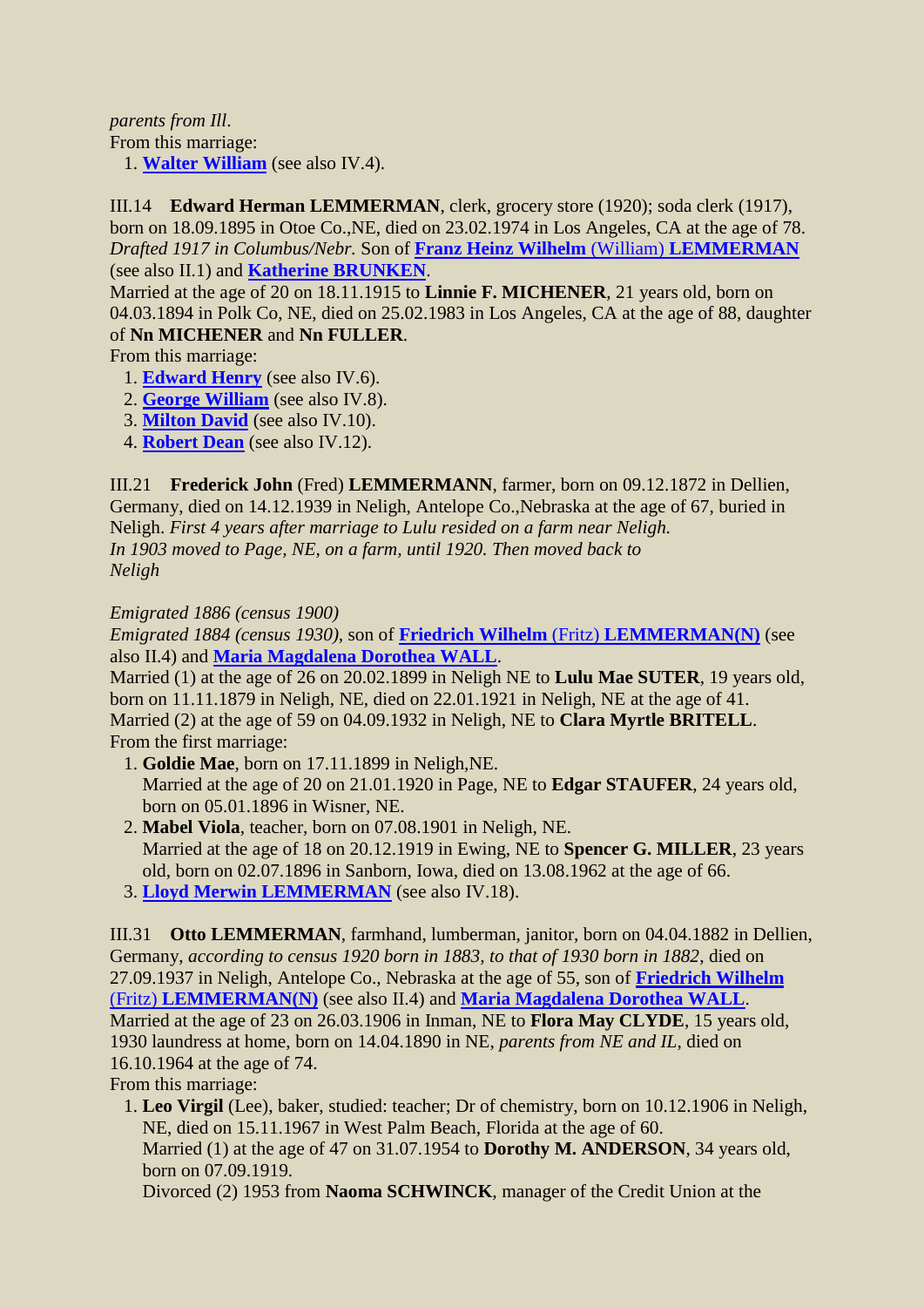University of Kansas Medical Center in Kansas City, born on 05.08.1910 in Chicago, died on 21.02.1998 in Lawrence, Douglas, KS (at a Eudora nursing home) at the age of 87.

 2. **Constance Marguerite Helen**, born on 03.07.1910 in Neligh, NE, died on 13.05.1964 in Pueblo, CO at the age of 53. Married (1) at the age of 18 on 18.07.1928 in Stanton, NE, *divorced* to **Paul KEOGH**. Married (2) in Pueblo, CO to **Clyde ROBERTS**, died 1945.

Married (3) to **Ernest RUICK**, born on 24.05.1917 in Wichita, Kansas.

- 3. **[Danolda Marie](#page-8-0)** (see also IV.29).
- 4. **[Jack Dana](#page-8-1)** (see also IV.30).

<span id="page-6-0"></span>III.36 **Henry LEMMERMAN**, plasterer; 1917 mason, born on 14.01.1892 in Neligh, Antelope C0.,Nebraska, christened in German Lutheran Church, Neligh, died on 14.12.1949 in Pueblo, Pueblo Co.,CO at the age of 57, buried in Roselawn Cemetery, Pueblo. *Purple Heart in WWI*, son of **Friedrich Wilhelm** (Fritz) **[LEMMERMAN\(N\)](#page-1-0)** (see also II.4) and **[Maria Magdalena Dorothea WALL](#page-3-0)**.

Married at the age of 28 on 12.08.1920 in Butte, Silver Bow Co.,Montana to **Ruth Verna LEFEVRE**, 24 years old, born on 26.08.1895 in Cleveland, OH, died on 22.08.1986 in Pueblo, Pueblo Co., CO at the age of 90.

From this marriage:

 1. **Gladys Maxine**, born on 25.09.1921 in Wheatridge, Jefferson Co.,CO, died on 08.10.1979 in El Monte, LA Co., CO at the age of 58.

Married at the age of 17 on 31.12.1938 in Canon City, Fremont Co., CO to **George Delbert BROWN**.

<span id="page-6-1"></span>IV.2 **Norma LEMMERMAN**, born 1905 in NE, died on 09.09.1905, daughter of **[Frederick August LEMMERMAN](#page-4-0)** (see also III.1) and **[Nora FRENCH](#page-4-2)**. Married, *divorced; Norma remarried Harold Fleck (Portland, Oregon)* to **Guy PHARES**. From this marriage:

1. **Gwendolyn**.

<span id="page-6-2"></span>IV.4 **Walter William LEMMERMAN**, raised cattle, had a farm supply store; 1930: hatchery/chicken; since 1938, born on 04.06.1901, died on 02.04.1993 at the age of 91, son of **Henry Carl** (Charley) **[LEMMERMAN](#page-4-1)** (see also III.3) and **[Della Rebecka FRENCH](#page-4-3)**. Married at the age of 19 on 01.01.1921 in Central City, NE to **Mamie Ann WILBURN**, 18 years old, born on 30.06.1902 in NE, *1930: parents from NC*, died on 13.01.2003 in Grand Island, NE at the age of 100.

From this marriage:

- <span id="page-6-4"></span>1. **[Richard Wilburn](#page-8-2)** (Dick) (see also V.2).
- 2. **Robert Caudle**, born 1922 in NE, died on 08.06.1944 in Normandy, *second morning after D-day*. *Radioman, Third Class, US Navy; missing in action or buried at sea. Was awarded the Purple Heart 1925 National Guard*.
- 3. **[William](#page-8-3)** (Chuck) (see also V.5).
- 4. **Barbara**, *adopted*.
	- Married to **Bill GREENWAY**, died bef.2003.

<span id="page-6-5"></span><span id="page-6-3"></span>IV.6 **Edward Henry LEMMERMAN**, dispatcher for cab Co. Born on 06.07.1916 in NE, son of **[Edward Herman LEMMERMAN](#page-5-0)** (see also III.14) and **[Linnie F. MICHENER](#page-5-3)**. Married to **Olive French EDDY**, born on 04.01.1919 in Arkansas, died on 13.07.1981 in Los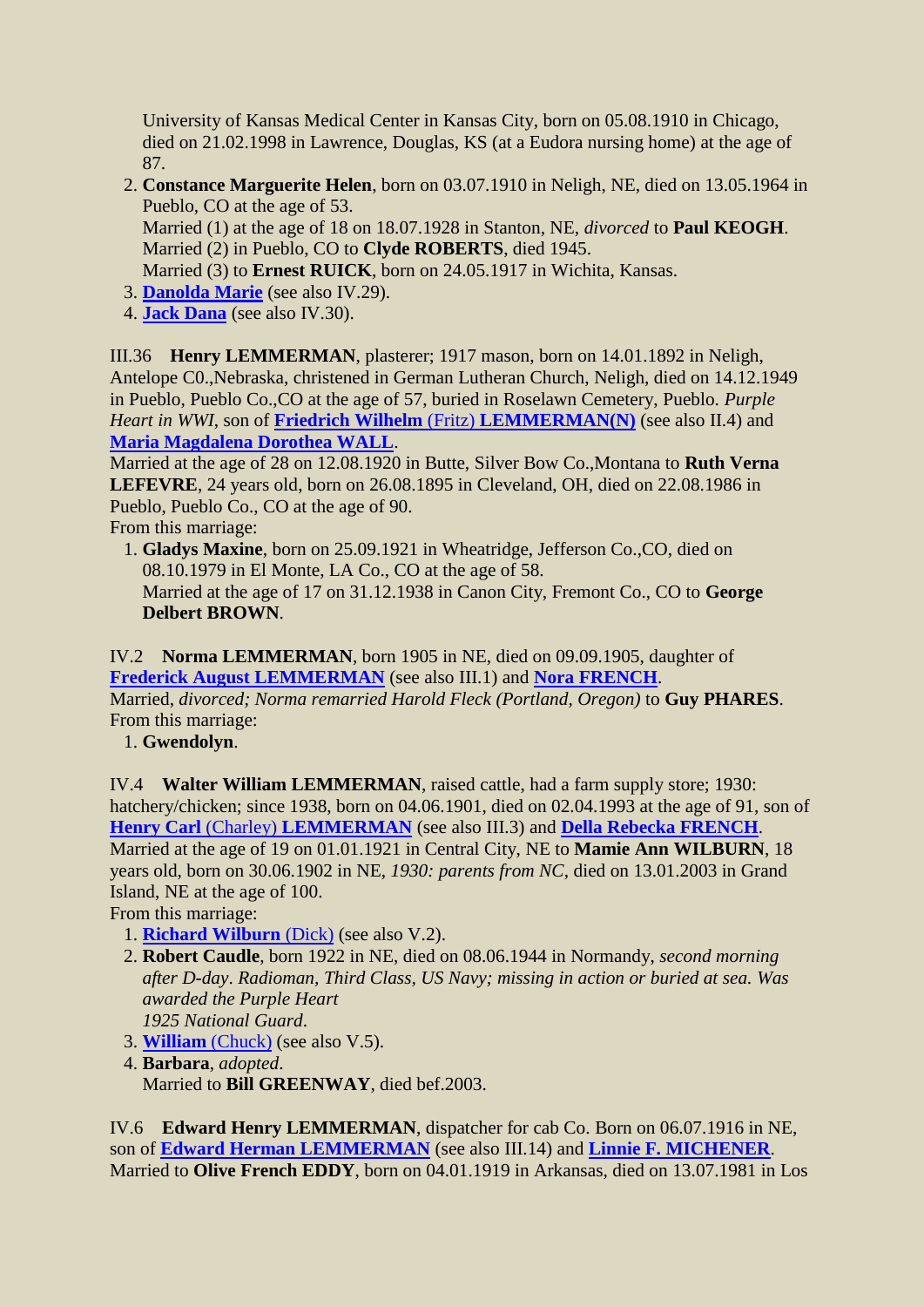Angeles at the age of 62. *Soc*. From this marriage:

- 1. **[Janet Kaye](#page-8-4)** (see also V.10).
- 2. **[James Ray](#page-9-0)** (see also V.11).
- 3. **[Gary Russell](#page-9-1)** (see also V.14).

<span id="page-7-0"></span>IV.8 **George William LEMMERMAN**, salesman, born on 31.05.1918 in Nebraska, died on 04.10.1976 in Contra Costa Co., CA at the age of 58, son of **[Edward Herman](#page-5-0)  [LEMMERMAN](#page-5-0)** (see also III.14) and **[Linnie F. MICHENER](#page-5-3)**.

Married to **Nn NN**.

From this marriage:

1. **George**.

<span id="page-7-1"></span>IV.10 **Milton David LEMMERMAN**, real estate, born on 02.06.1921 in NE, died on 25.01.1989 in Escondido, San Diego, CA at the age of 67. *Soc: at death Valley Center, San Diego, CA*, son of **[Edward Herman LEMMERMAN](#page-5-0)** (see also III.14) and **[Linnie F.](#page-5-3)  [MICHENER](#page-5-3)**.

## Married to **Hilda WULTZ**.

From this marriage:

- <span id="page-7-4"></span>1. **[Bruce B.](#page-9-2)** (see also V.17).
- 2. **Craig**, born on 02.08.1948 in Los Angeles, CA. Married at the age of 20 on 08.03.1969 in Los Angeles City, CA to **Diana J. SMALLEY**, born abt.1950.

<span id="page-7-2"></span>IV.12 **Robert Dean LEMMERMAN**, manager of shoe store, born on 16.05.1932, son of **[Edward Herman LEMMERMAN](#page-5-0)** (see also III.14) and **[Linnie F. MICHENER](#page-5-3)**.

Married at the age of 23 on 21.04.1956 to **Carol Ann VALENZUELA**, 18 years old, born on 16.06.1937 in Santa Barbara, CA.

From this marriage:

- 1. **Karin Lynn**, born on 12.02.1957 in Orange Co., CA. Married at the age of 20 on 30.07.1977 in Santa Clara, CA to **James H, PETTIT**, born abt.1957.
- 2. **Robin Ann**, born on 24.04.1960 in CA.

<span id="page-7-3"></span>IV.18 **Lloyd Merwin LEMMERMAN**, mechanic and truckdriver, born on 10.03.1915 in Page, NE, died 05.1985 in Wayne, OK, son of **Frederick John** (Fred) **[LEMMERMANN](#page-5-1)** (see also III.21) and **[Lulu Mae SUTER](#page-5-4)**.

Married (1) at the age of 22 on 01.06.1937, *divorced* to **Ruth DOLL**.

Married (2) at the age of 34 on 23.06.1949 to **Frances Marie NOWICKI**, *obit*, died on 29.07.1997 in Oklahoma, *or:31.7.1997*.

From the first marriage:

- 1. **Barbara Mae**, born on 30.04.1938. Married at the age of 27 on 24.11.1965 in Santa Clara, CA, divorced Dec 1973 in Santa Clara, CA, CA from **James E. NORTON**.
- 2. **Gloria Faye**, born on 05.03.1941. Married (1) at the age of 26 on 15.04.1967 in San Mateo, CA, divorced Oct 1967 in San Mateo, CA from **Detlef G. CLAUDIUS**. Married (2) at the age of 31 on 05.08.1972 in Santa Clara, CA to **William TAPOGNA**, born abt.1940.

From the second marriage:

3. **Larry Michael**, born on 20.04.1951 in Arlington, NE.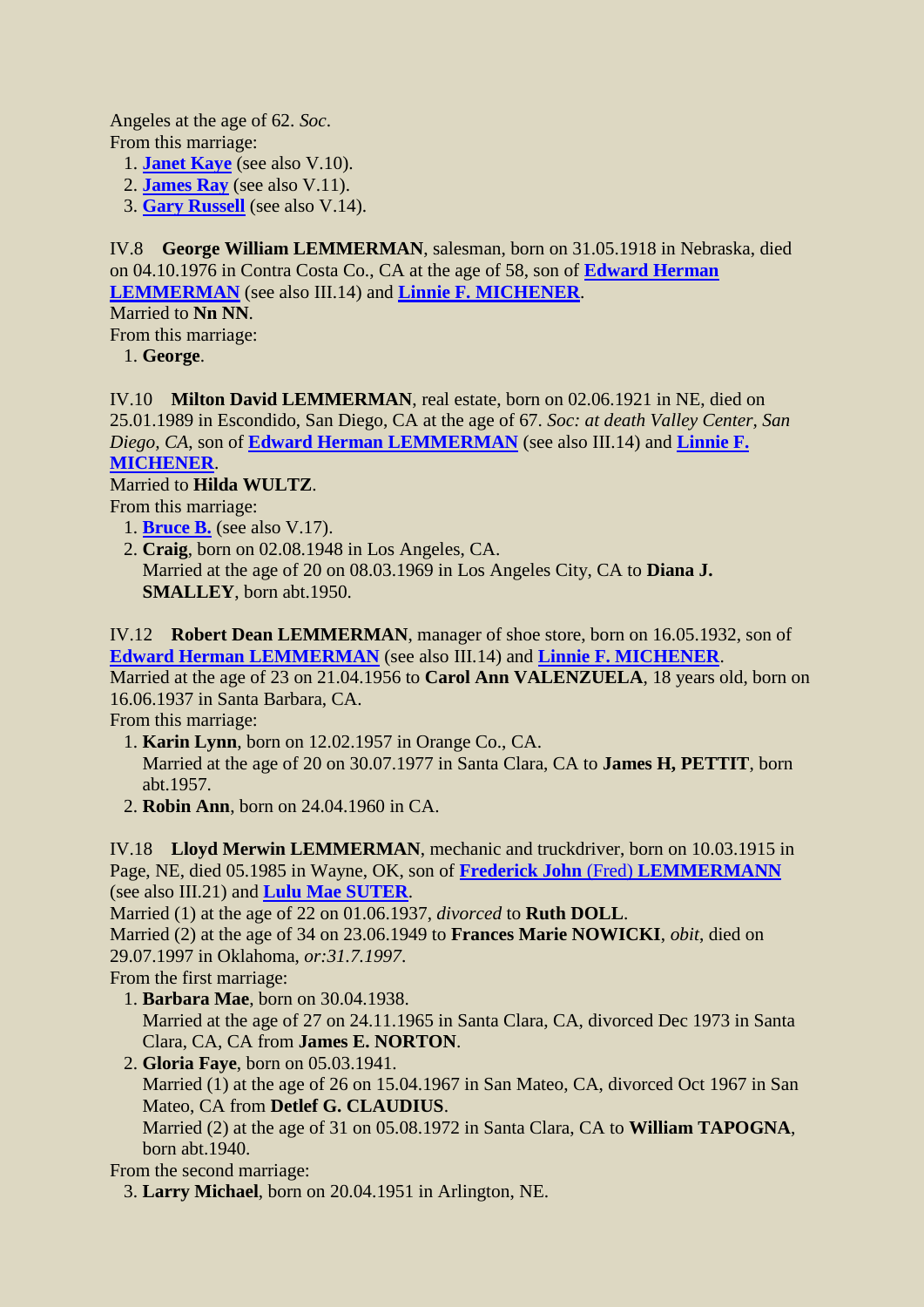Married at the age of 48 on 12.11.1999 in Denton Co., TX to **Christine M. CORMACI**, born 1958.

4. **Penny Michele**, born on 27.05.1963 in Ponca City, OK.

5. **Spencer Allen**, born on 09.01.1966 in Chickashaw, OK.

<span id="page-8-0"></span>IV.29 **Danolda Marie LEMMERMAN**, born on 07.02.1916 in Neligh, NE, daughter of **[Otto LEMMERMAN](#page-5-2)** (see also III.31) and **[Flora May CLYDE](#page-5-5)**, 1930 laundress at home. Married at the age of 19 on 22.11.1935 to **Orville E. KIRK**, 20 years old, born on 15.06.1915 in Neligh, NE, died on 23.09.2002 in Neligh, NE at the age of 87. From this marriage:

<span id="page-8-5"></span>1. **[Karen Constance](#page-9-3)** (see also V.34).

- 2. **[Lynda Phyllis](#page-9-4)** (see also V.36).
- 3. **[Thomas Earl](#page-10-0)** (see also V.37).

 4. **Nancy Marie**, born on 13.07.1952 in Neligh, NE. Married at the age of 20 on 14.07.1972 in Neligh, NE to **Joseph EVANS**, *children: Kylie Joan, b. 14.8.1974 Tilden, NE Alissa Caroline, b. 7.6.1976, Tilden, NE Natalie Marie, b. Feb.1978, Tilden, NE Katie Jo, b. Oct. 26, 1980, Neligh, NE Mary Angela, b. Nov. 1985, Neligh, NE*.

<span id="page-8-1"></span>IV.30 **Jack Dana LEMMERMAN**, National Bank of Monmouth, born on 06.09.1923 in Neligh, NE, *133 Delbridge Lane, Fairfield Glade, TN 38558*, son of **[Otto LEMMERMAN](#page-5-2)** (see also III.31) and **[Flora May CLYDE](#page-5-5)**, 1930 laundress at home.

Married at the age of 20 on 15.10.1943 in Camp Forrest, Coffee Co., Tennessee to **Dorothy Ellen CARWILE**, 20 years old, born on 18.06.1923 in Monmouth, IL.

From this marriage:

<span id="page-8-6"></span>1. **[Diane Elaine](#page-10-1)** (see also V.42).

2. **[Dana Paul](#page-10-2)** (see also V.44).

<span id="page-8-2"></span>V.2 **Richard Wilburn** (Dick) **LEMMERMAN**, born 1922 in NE, son of **[Walter William](#page-6-2)  [LEMMERMAN](#page-6-2)** (see also IV.4) and **[Mamie Ann WILBURN](#page-6-4)**.

Married on 06.10.1946, *other source has:Oct 5* to **Carol HETTRICH**. From this marriage:

- <span id="page-8-7"></span>1. **[Linda](#page-10-3)** (see also VI.2).
- 2. **[Deborah](#page-11-0)** (see also VI.4).
- 3. **Patricia**.
- 4. **Rodney**.
- 5. **Ronald**, died bef.2003.

<span id="page-8-3"></span>V.5 **William** (Chuck) **LEMMERMAN**, stock broker, born 1923 in NE, son of **[Walter](#page-6-2)  [William LEMMERMAN](#page-6-2)** (see also IV.4) and **[Mamie Ann WILBURN](#page-6-4)**. Married on 01.01.1967 to **Mary DORCAS**, died bef.2003, *from Kansas City, MO*.

From this marriage:

<span id="page-8-8"></span>1. **[Robert William](#page-11-1)** (see also VI.8).

<span id="page-8-9"></span>2. **[John D.](#page-11-2)** (Doug) (see also VI.10).

<span id="page-8-4"></span>V.10 **Janet Kaye LEMMERMAN**, born on 25.04.1939 in Columbus, NE, daughter of **[Edward Henry LEMMERMAN](#page-6-3)** (see also IV.6) and **[Olive French EDDY](#page-6-5)**. Married at the age of 22 on 30.06.1961 in Los Angeles, CA to **Neil Lawrence MASON**, 21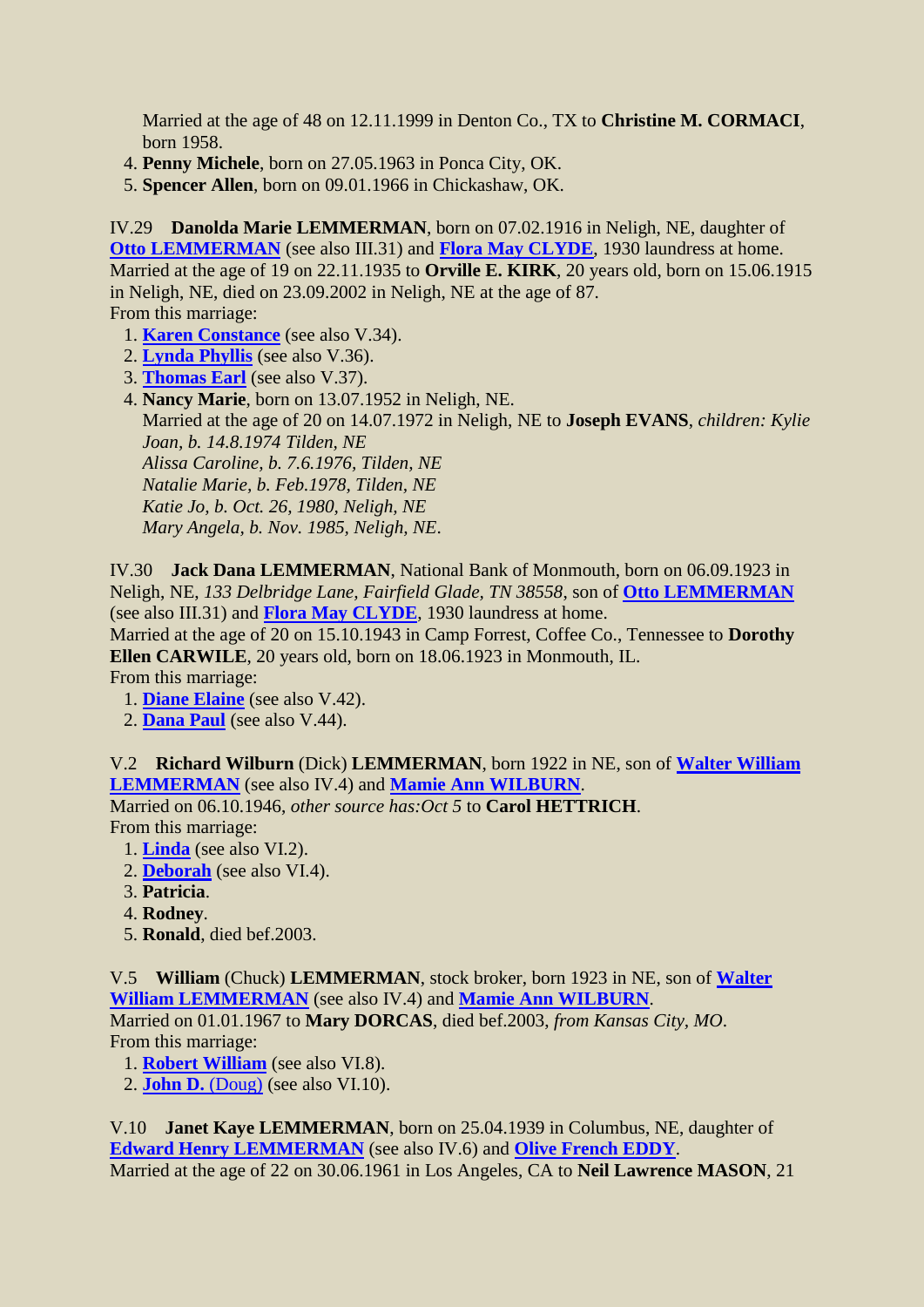years old, born on 24.12.1939 in Long Beach, CA. From this marriage:

1. **[Jerry Edward](#page-11-3)** (see also VI.12).

<span id="page-9-0"></span>V.11 **James Ray LEMMERMAN**, born on 20.07.1941 in Long Beach, CA, son of **[Edward Henry LEMMERMAN](#page-6-3)** (see also IV.6) and **[Olive French EDDY](#page-6-5)**.

Church marriage (1) at the age of 19 on 14.01.1961 in Clark Co., Nevada, divorced after 21 years on 19.01.1982 in Los Angeles, CA from **Sue Canfield HUNTINGTON**, born on 12.11.1942 in Columbus, OH.

Married (2) to **Kristi Lynn MARCOUX**, born 1957.

From the first marriage:

- <span id="page-9-5"></span>1. **[James Edward](#page-11-4)** (see also VI.14).
- 2. **[John Rand](#page-11-5)** (Randy) (see also VI.16).

<span id="page-9-1"></span>V.14 **Gary Russell LEMMERMAN**, born on 26.11.1942 in Long Beach, CA, died on 14.04.1990 in San José, CA at the age of 47, son of **[Edward Henry LEMMERMAN](#page-6-3)** (see also IV.6) and **[Olive French EDDY](#page-6-5)**.

Married at the age of 19 on 29.12.1961 in Los Angeles, CA to **Pearl Martha SUMNER**, 19 years old, born on 14.12.1942 in Oahu/Hawaii.

From this marriage:

- <span id="page-9-6"></span>1. **[Laura Ann](#page-12-0)** (see also VI.19).
- 2. **[Lisa Marie](#page-12-1)** (see also VI.23).
- 3. **Mark Russell**, born on 24.01.1967 in Long Beach, CA.
- 4. **Ann-marie**, born on 02.08.1970 in Long Beach, CA.
- 5. **[Gary Matthew](#page-12-2)** (see also VI.26).

<span id="page-9-2"></span>V.17 **Bruce B. LEMMERMAN**, born on 04.10.1945 in LA, CA, son of **[Milton David](#page-7-1)  [LEMMERMAN](#page-7-1)** (see also IV.10) and **[Hilda WULTZ](#page-7-4)**.

Married to **Brigitte J. JAEGER**, born on 21.06.1948. *Parents: Erich Jaeger (died 2000, 85 years, San Diego)*.

From this marriage:

- 1. **Lisa Nicole**, born on 13.12.1971.
- 2. **Jennifer Leigh**, born on 29.12.1972 in San Diego, CA. *One son (2000): Jordan Lee Williams*.

<span id="page-9-3"></span>V.34 **Karen Constance KIRK**, born on 01.02.1937 in Neligh, NE, died on 17.02.1996 at the age of 59, daughter of **[Orville E. KIRK](#page-8-5)** and **[Danolda Marie LEMMERMAN](#page-8-0)** (see also IV.29).

Married at the age of 19 on 13.05.1956 in Neligh, NE to **Richard K. HUFFMAN**. From this marriage:

- 1. **Debra Kay**, born on 22.02.1957 in Norfolk, VA, died on 10.03.1987 in Colorado Springs, CO at the age of 30, *m. Walter Michael Conrad of Forest Park, NY 15.7.1985*.
- 2. **Richard Kirk**, born on 11.12.1959 in Omaha, NE, *m. Tami Jo Maguire on 22.2.1999 at Sioux Falls, SD*.

<span id="page-9-4"></span>V.36 **Lynda Phyllis KIRK**, born on 01.12.1939 in Neligh, NE, daughter of **[Orville E.](#page-8-5)  [KIRK](#page-8-5)** and **[Danolda Marie LEMMERMAN](#page-8-0)** (see also IV.29).

Married at the age of 19 on 06.09.1959 in Neligh, NE to **Aaron NORDYKE**. From this marriage:

 1. **Kirk Aaron**, born on 14.09.1962 in Torrington, WY. Married at the age of 22 on 29.06.1985 in Hastings, NE to **Lisa RICKER**, *children:*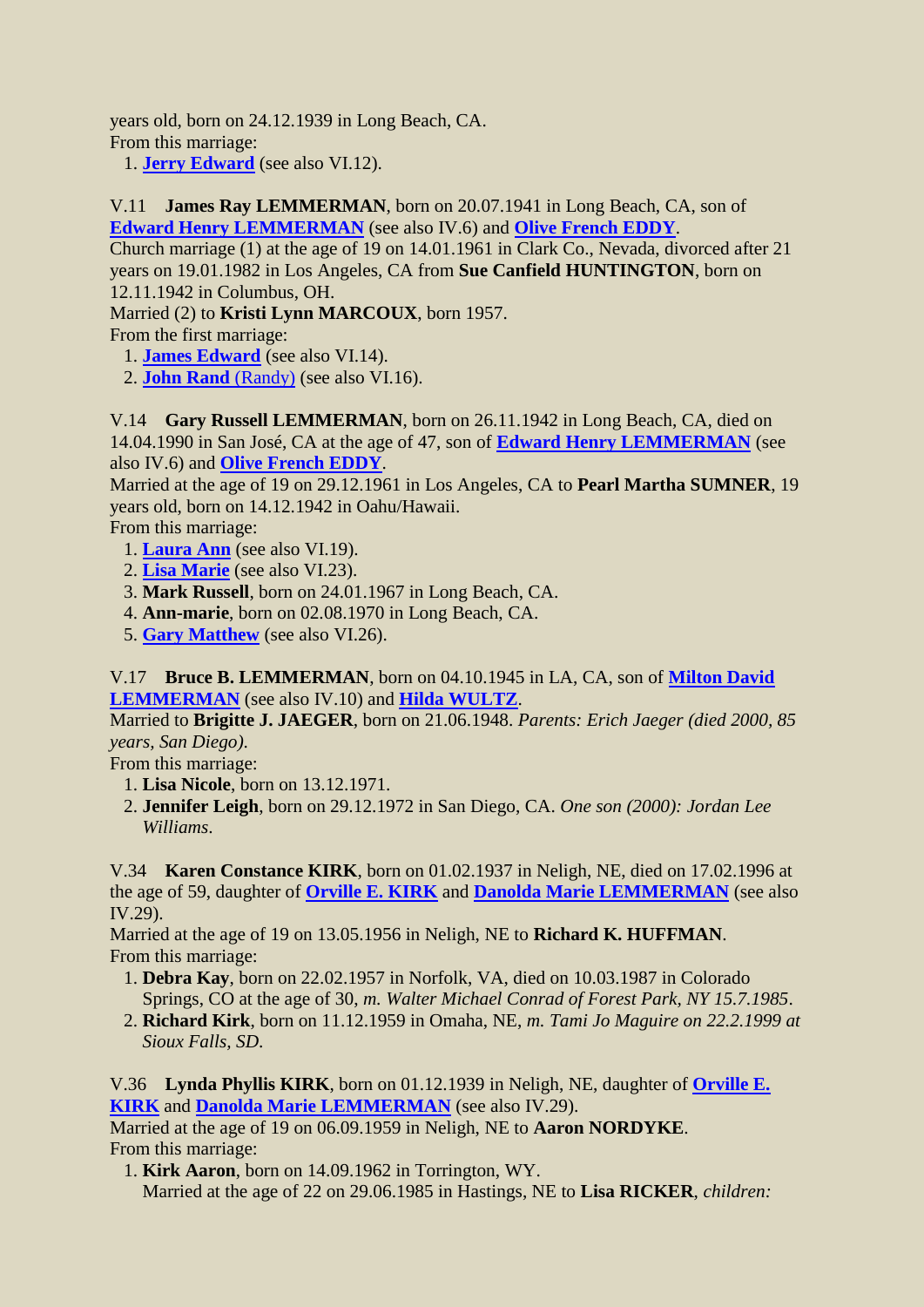*Christopher, b.16.11.1990 Lincoln, NE Kassidy, b. 16.11.199o Lincoln, NE Abbie, b. 19.11.1995*.

- 2. **Diane Lynn**, born on 11.06.1966 in Hastings, NE. Married at the age of 23 on 02.06.1990 to **Ward JORGENSON**, *children: Lee, b. 15.10.1995 at Kearney, NE Hannah, b. 23.6.1999 at Kearney, NE*.
- 3. **Tia Marie**, born on 24.01.1969 in Hastings, NE. Married (1) at the age of 28 on 02.08.1997 in Neligh, NE to **Glenn TROUDT**. Married (2) at the age of 32 on 05.05.2001 in Lincoln, NE to **Mathew KING**.

<span id="page-10-0"></span>V.37 **Thomas Earl KIRK**, born on 09.08.1944 in Tilden, NE, son of **[Orville E. KIRK](#page-8-5)** and **[Danolda Marie LEMMERMAN](#page-8-0)** (see also IV.29).

Married at the age of 26 on 15.08.1970 in Hooper, NE to **Carmen MCMASTER**. From this marriage:

- 1. **Thomas Michael**, born on 24.02.1971 in Omaha, NE. Married at the age of 24 on 08.07.1995 to **Shannon MARKVICKA**, *children: Delaney Logan, b. 15.12.2000 Overland Park, KS*
- . 2. **Melanie Beth**, born on 13.02.1974 in Rochester, MN.
- 3. **Andrew Paul**, born on 08.09.1976 in Manhattan, KS.

<span id="page-10-1"></span>V.42 **Diane Elaine LEMMERMAN**, born on 03.06.1947 in Monmouth, IL, daughter of **[Jack Dana LEMMERMAN](#page-8-1)** (see also IV.30) and **[Dorothy Ellen CARWILE](#page-8-6)**.

Married (1) at the age of 22 on 04.06.1969, *divorced* to **Stephen Vincent BARONE**, 21 years old, born on 27.08.1947.

Married (2) to **Paul FULLER**, pilot.

From the first marriage:

- 1. **Christin Maria**, born on 18.11.1971.
- 2. **Sarah Danielle**, born on 11.11.1973.

<span id="page-10-2"></span>V.44 **Dana Paul LEMMERMAN**, sales manager (ROHN), born on 08.03.1950 in Monmouth, IL, son of **[Jack Dana LEMMERMAN](#page-8-1)** (see also IV.30) and **[Dorothy Ellen](#page-8-6)  [CARWILE](#page-8-6)**.

<span id="page-10-4"></span>Church marriage (1) bef.1978 to **Jody ARNHOLT**, *first marriage*.

Church marriage (2) at the age of 43 on 28.08.1993 in Clark Co., Nevada to **Karen K. STEPANEK**, born 1957, *second marriage*.

From the first marriage:

- 1. **Jessica Nicole Lynn**, born on 04.02.1978.
- 2. **[Jerob Oak](#page-12-3)** (Oskey) (see also VI.46).

<span id="page-10-3"></span>VI.2 **Linda LEMMERMAN**, born on 05.01.1949 in Grand Island, NE, daughter of **[Richard Wilburn](#page-8-2)** (Dick) **LEMMERMAN** (see also V.2) and **[Carol HETTRICH](#page-8-7)**.

Church marriage at the age of 20 on 28.11.1969 in Palmer, NE (United Methodist Church) to **Ronald L.** (Russ) **SAUNDERS**.

From this marriage:

- 1. **Julie Lynn**, born on 28.04.1971 in St. Paul, NE.
- 2. **Dustin Lee**, born on 18.09.1973 in St. Paul, NE.
- 3. **Jeffrey Richard**, born on 08.02.1977 in St. Paul, NE.
- 4. **Leah Kay**, born on 24.05.1983 in Grand Island, NE.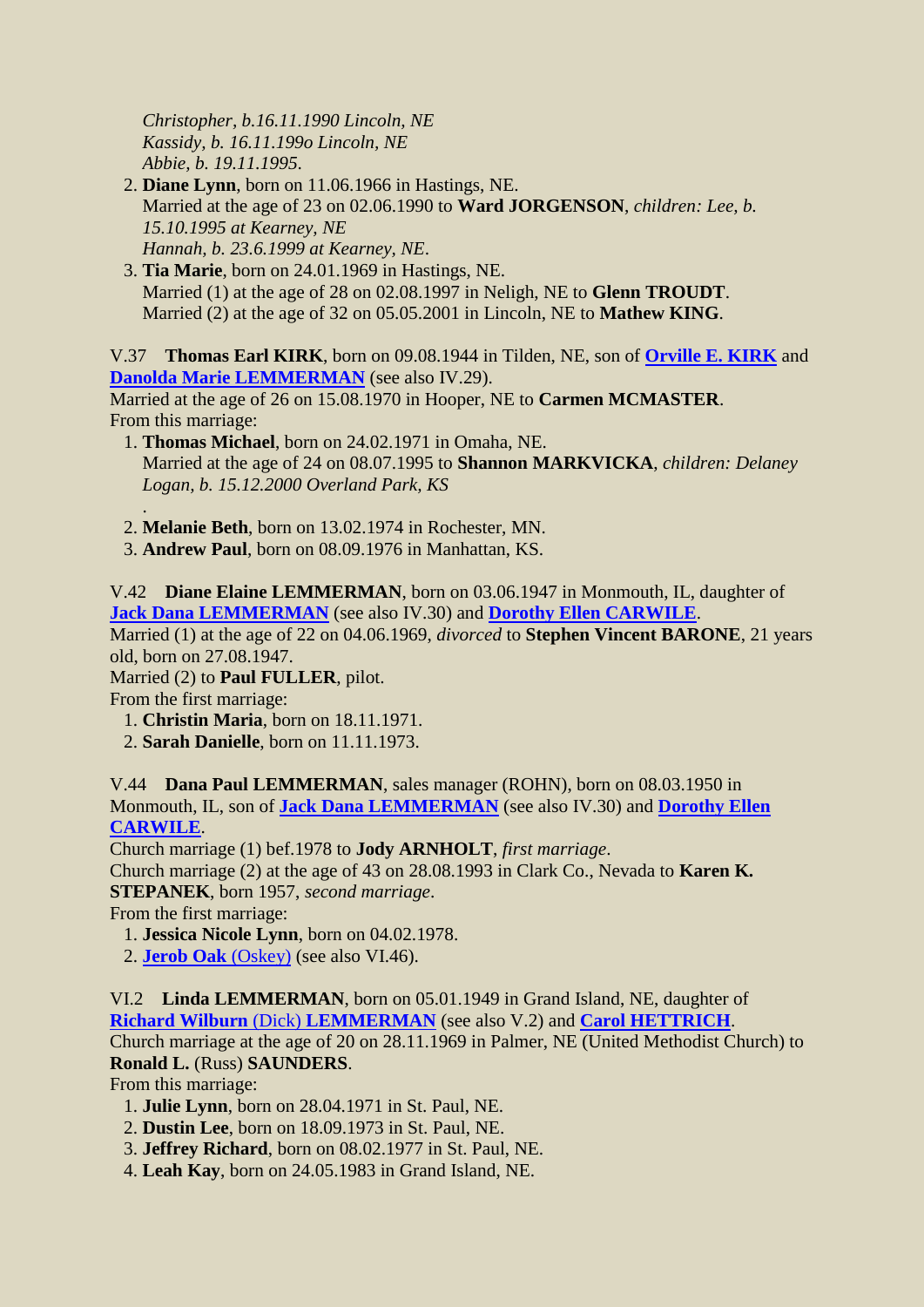<span id="page-11-0"></span>VI.4 **Deborah LEMMERMAN**, farmer, born on 18.01.1951, daughter of **[Richard](#page-8-2)  Wilburn** (Dick) **[LEMMERMAN](#page-8-2)** (see also V.2) and **[Carol HETTRICH](#page-8-7)**.

Married at the age of 19 on 25.07.1970 to **Danny Wayne NEDRIG**, farmer. From this marriage:

- 1. **Andrea**. *Mrs. Ken Schroeder*.
- 2. **Clay**.
- 3. **David**.

<span id="page-11-1"></span>VI.8 **Robert William LEMMERMAN**, born on 23.10.1948 in Grand Island, NE, died on 19.06.2005 in Grand Island, NE at the age of 56, son of **William** (Chuck) **[LEMMERMAN](#page-8-3)** (see also V.5) and **[Mary DORCAS](#page-8-8)**.

Married at the age of 25 on 21.09.1974 to **Marcia PETERSON-SWANSON**, 30 years old, born on 01.10.1943.

From this marriage:

- 1. **Jim**.
	- Married to **Kris SWANSON**.
- 2. **Robert**. Married to **Shelley SWANSON**.
- 3. **Barbara**. Married to **Dan LARSON**.
- 4. **Brenda**. Married to **Barry GIERHAN**.

<span id="page-11-2"></span>VI.10 **John D.** (Doug) **LEMMERMAN**, son of **William** (Chuck) **[LEMMERMAN](#page-8-3)** (see also V.5) and **[Mary DORCAS](#page-8-8)**.

Married to **Cathy NN**.

From this marriage:

1. **Heidi**.

Married to **Jerry MENDYK**.

<span id="page-11-3"></span>VI.12 **Jerry Edward MASON**, born on 25.03.1970 in Orange Co., CA, son of **[Neil](#page-8-9)  [Lawrence MASON](#page-8-9)** and **[Janet Kaye LEMMERMAN](#page-8-4)** (see also V.10). Married at the age of 22 on 01.05.1992 in Yorba Linda, CA to **Jennifer Dawn LOWE**. From this marriage:

- 1. **Jacob Edward**, born on 28.01.1993 in CA.
- 2. **Samuel Bryan**, born on 19.05.1996 in Claremore, OK.
- 3. **Rebekah Marie**, born on 24.12.1999 in Claremore, OK.

<span id="page-11-4"></span>VI.14 **James Edward LEMMERMAN**, born on 02.09.1961 in Long Beach, CA, son of **[James Ray LEMMERMAN](#page-9-0)** (see also V.11) and **[Sue Canfield HUNTINGTON](#page-9-5)**. Married at the age of 27 on 26.08.1989 to **Maria Luisa Fe Malilay ECHIVERRI**, born 1959.

From this marriage:

- 1. **Erik Austin**, born on 07.01.1992 in Orange Co., CA.
- 2. **Nicholas James**, born on 30.06.1997.

<span id="page-11-5"></span>VI.16 **John Rand** (Randy) **LEMMERMAN**, born on 27.05.1963 in Long Beach, CA, son of **[James Ray LEMMERMAN](#page-9-0)** (see also V.11) and **[Sue Canfield HUNTINGTON](#page-9-5)**. Married at the age of 27 on 27.10.1990 to **Wendy Louise STOCK**, 27 years old, born on